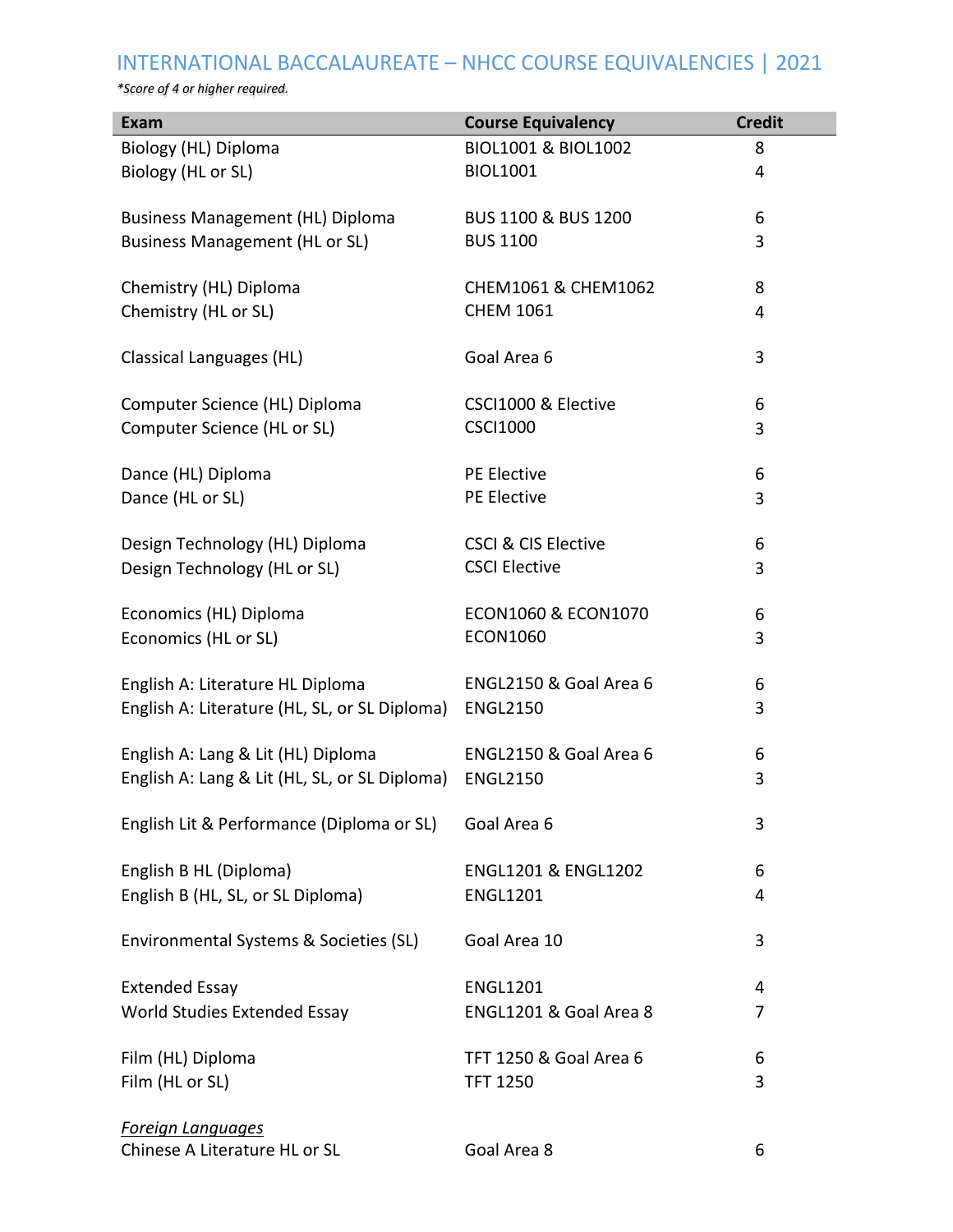| Chinese A & B (HL or SL)                   | Goal Area 8                    | 3  |
|--------------------------------------------|--------------------------------|----|
| French A & B (HL) Diploma                  | Goal Area 8                    | 6  |
| French A& B (HL or SL)                     | Goal Area 8                    | 3  |
| German A & B (HL) Diploma                  | Goal Area 8                    | 6  |
| German A & B (HL or SL)                    | Goal Area 8                    | 3  |
| Japanese A & B (HL) Diploma                | Goal Area 8                    | 6  |
| Japanese A & B (HL or SL)                  | Goal Area 8                    | 3  |
| Russian A & B (HL) Diploma                 | Goal Area 8                    | 6  |
| Russian A & B (HL or SL)                   | Goal Area 8                    | 3  |
| Spanish A Language & Literature (HL or SL) | Goal Area 6 & 8                | 4  |
| Spanish B (HL) Diploma                     | SPAN1101 & SPAN1102            | 10 |
| Spanish B (HL or SL)                       | SPAN1101                       | 5  |
| Further Mathematics (HL) Diploma           | Goal Area 4                    | 6  |
| Further Mathematics (HL or SL)             | Goal Area 4                    | 3  |
| Geography (HL) Diploma                     | GEOG1040 & GEOG1010            | 6  |
| Geography (HL or SL)                       | GEOG1040                       | 3  |
| Global Politics (HL) Diploma               | POLS1700 & POLS1600            | 6  |
| Global Politics (HL or SL)                 | POLS1700                       | 3  |
| History (HL) Diploma                       | <b>HIST1010 &amp; HIST1020</b> | 6  |
| History (HL or SL)                         | HIST1010                       | 3  |
| History of Africa (HL) Diploma             | Goal Areas 5 & 8               | 6  |
| History of Africa (HL)                     | Goal Area 5                    | 3  |
| History of the Americas (HL) Diploma       | HIST1200 & HIST1210            | 6  |
| History of the Americas (HL) Diploma       | <b>HIST1200</b>                | 3  |
| History of Asia/Middle East (HL) Diploma   | Goal Areas 5 & 8               | 6  |
| History of Asia/Middle East (HL)           | Goal Area 5                    | 3  |
| History of East & SE Asia/Ocenia (HL)      |                                |    |
| Diploma                                    | Goal Areas 5 & 8               | 6  |
| History of East & SE Asia/Oceania (HL)     | Goal Area 5                    | 3  |
| History of Europe (HL) Diploma             | <b>HIST1110 &amp; HIST1120</b> | 6  |
| History of Europe (HL)                     | <b>HIST1110</b>                | 3  |
| Info Tech Global Society (HL) Diploma      | CIS 1101 & elective            | 6  |
| Info Tech Global Society (HL or SL)        | CIS 1101                       | 3  |
| Islamic History (HL) Diploma               | Goal Areas 5 & 8               | 6  |
| Islamic History (HL or SL)                 | Goal Area 5                    | 3  |